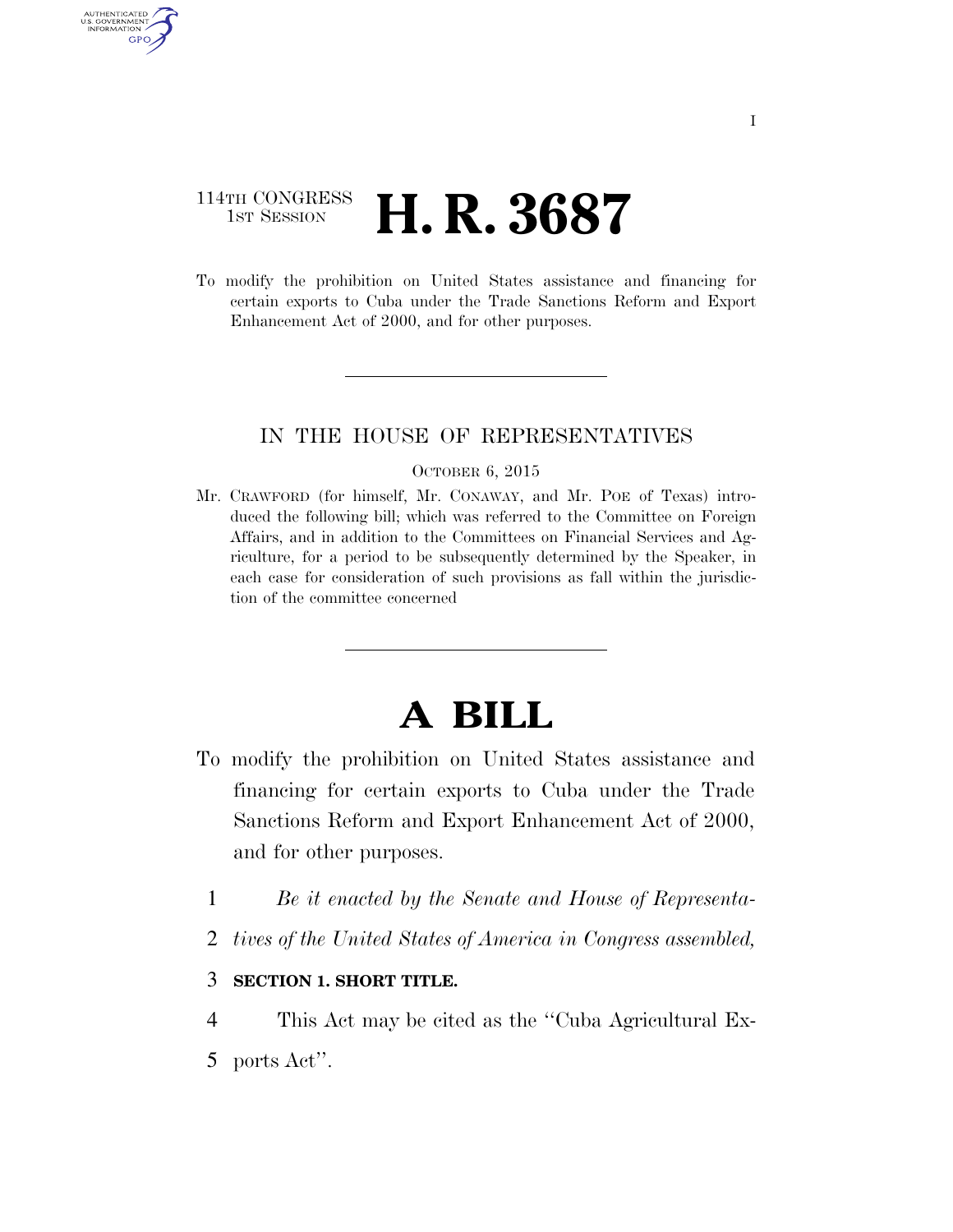#### **SEC. 2. FINDINGS.**

Congress finds the following:

 (1) The United States has a long history of providing safe and reliable exports. Close proximity to Cuba further lends itself to low transportation costs for United States goods exported to Cuba. The United States is geographically poised to be a sig- nificant trading partner in agricultural commodities. United States and Cuban borders are less than 100 miles apart, meaning lower shipping costs and short-er transit times compared to our competitors.

 (2) Cuba imports approximately 80 percent of its food, with global agricultural exports to Cuba doubling over the past decade to \$1.9 billion.

•**HR 3687 IH** (3) In 2005, the United States Department of the Treasury published a final rule narrowing the definition of ''cash in advance'' for trading with Cuba, requiring that cash payments must be made before United States products leave United States ports, rather than the more customary payment upon delivery. United States firms are precluded from offering credit to ALIMPORT, a state-owned and state-controlled entity that makes all decisions regarding United States imports to the Cuban mar- ket, resulting in declining United States agricultural exports to Cuba. Notably, rice exports fell from a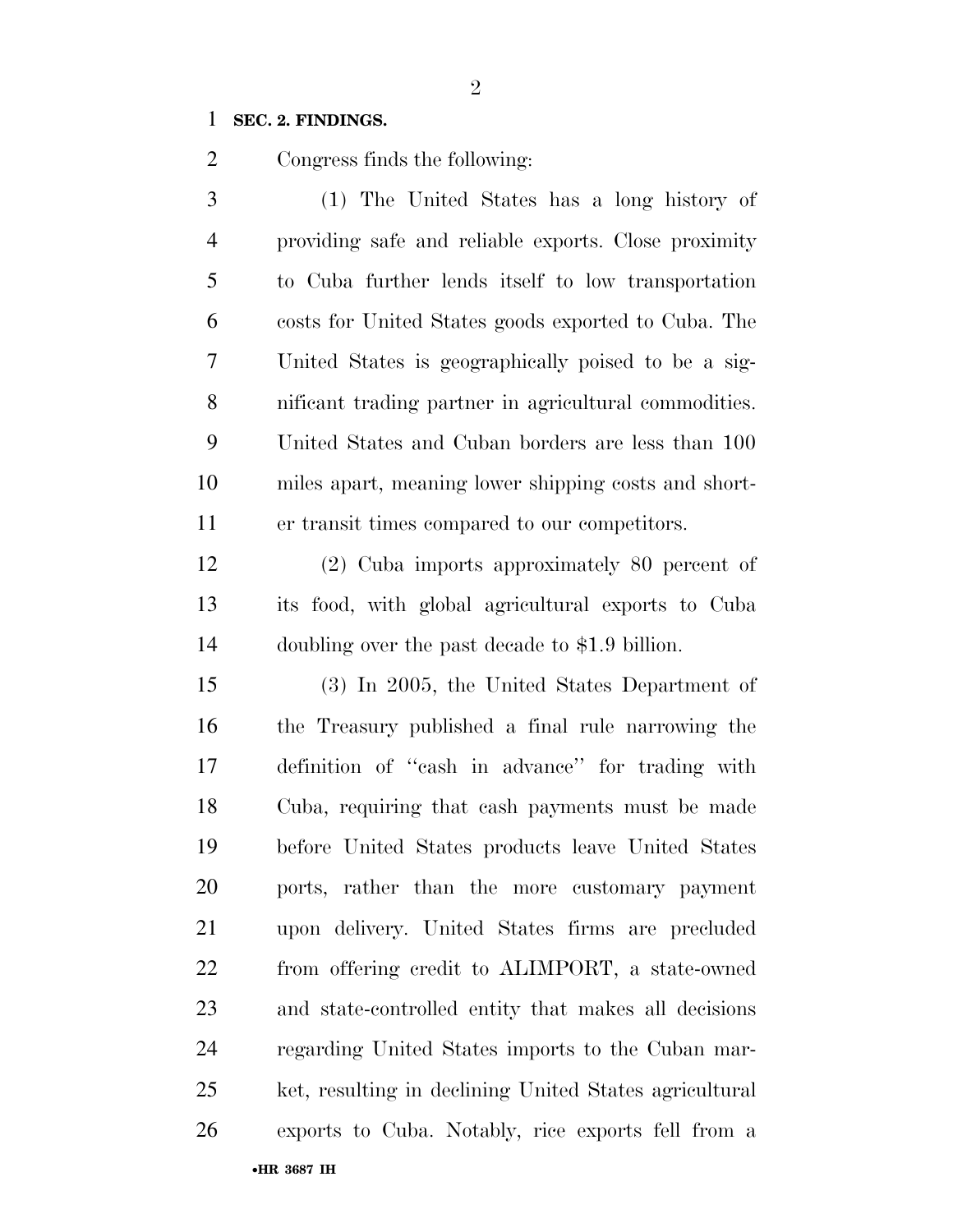value of \$64 million in 2004 to essentially \$0 in 2009 and subsequent years. Recent action by the Administration reverses that change to the definition of cash in advance, but United States agricultural exporters are still not permitted to extend credit to Cuban buyers, a key disadvantage relative to other exporting nations.

 (4) Despite these restrictions, the United States has been the largest exporter of agricultural goods to Cuba over the last decade. However, the United States slipped to being the second leading exporter of agricultural goods to Cuba in 2013 and the third leading exporter of agricultural goods to Cuba in 2014.

 (5) While trade opportunities exist, Cuba re- mains an undemocratic autocracy that oppresses its own people and restricts freedom.

 (6) In addition, there is no opportunity for United States agricultural businesses to trade di- rectly with the Cuban people and there is no Cuban market. At present, there is just one opportunity for United States businesses to trade with Cuba and that is through ALIMPORT, the state-owned and state-controlled entity described in paragraph (3).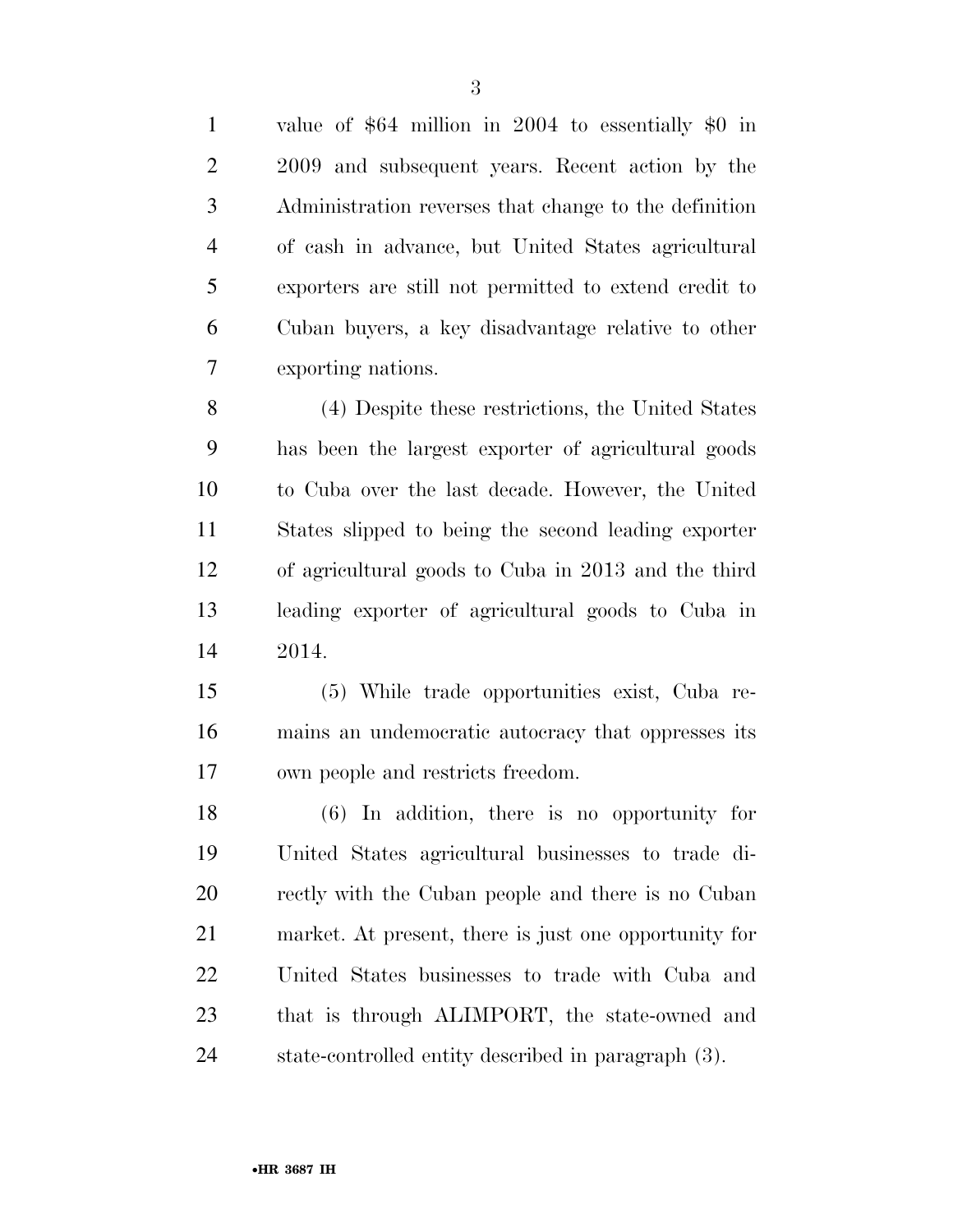| $\mathbf{1}$   | (7) With these cautionary factors in mind, it is      |
|----------------|-------------------------------------------------------|
| $\overline{2}$ | important to provide United States farmers and        |
| 3              | ranchers additional opportunities to benefit from     |
| 4              | trade with Cuba.                                      |
| 5              | SEC. 3. MODIFICATION OF PROHIBITION ON UNITED         |
| 6              | STATES ASSISTANCE AND FINANCING FOR                   |
| 7              | CERTAIN EXPORTS TO CUBA UNDER THE                     |
| 8              | TRADE SANCTIONS REFORM AND EXPORT EN-                 |
| 9              | <b>HANCEMENT ACT OF 2000.</b>                         |
| 10             | (a) ASSISTANCE FOR EXPORTS TO CUBA.—Section           |
| 11             | 908 of the Trade Sanctions Reform and Export Enhance- |
| 12             | ment Act of $2000$ (22 U.S.C. 7207) is amended—       |
| 13             | (1) in the section heading, by striking " $AND$       |
| 14             | FINANCING";                                           |
| 15             | $(2)$ by striking subsection (b);                     |
| 16             | $(3)$ in subsection $(a)$ —                           |
| 17             | $(A)$ by redesignating paragraphs $(2)$ and           |
| 18             | $(3)$ as subsections (b) and (c), respectively, and   |
| 19             | by moving such subsections, as so redesignated,       |
| 20             | 2 ems to the left; and                                |
| 21             | (B) by adding at the end of subsection (a)            |
| 22             | the following:                                        |
| 23             | "(2) EXCEPTION FOR CERTAIN PROGRAMS.-                 |
| 24             | "(A) IN GENERAL.—Subject to subpara-                  |
| 25             | $graph$ (B), paragraph (1) shall not apply with       |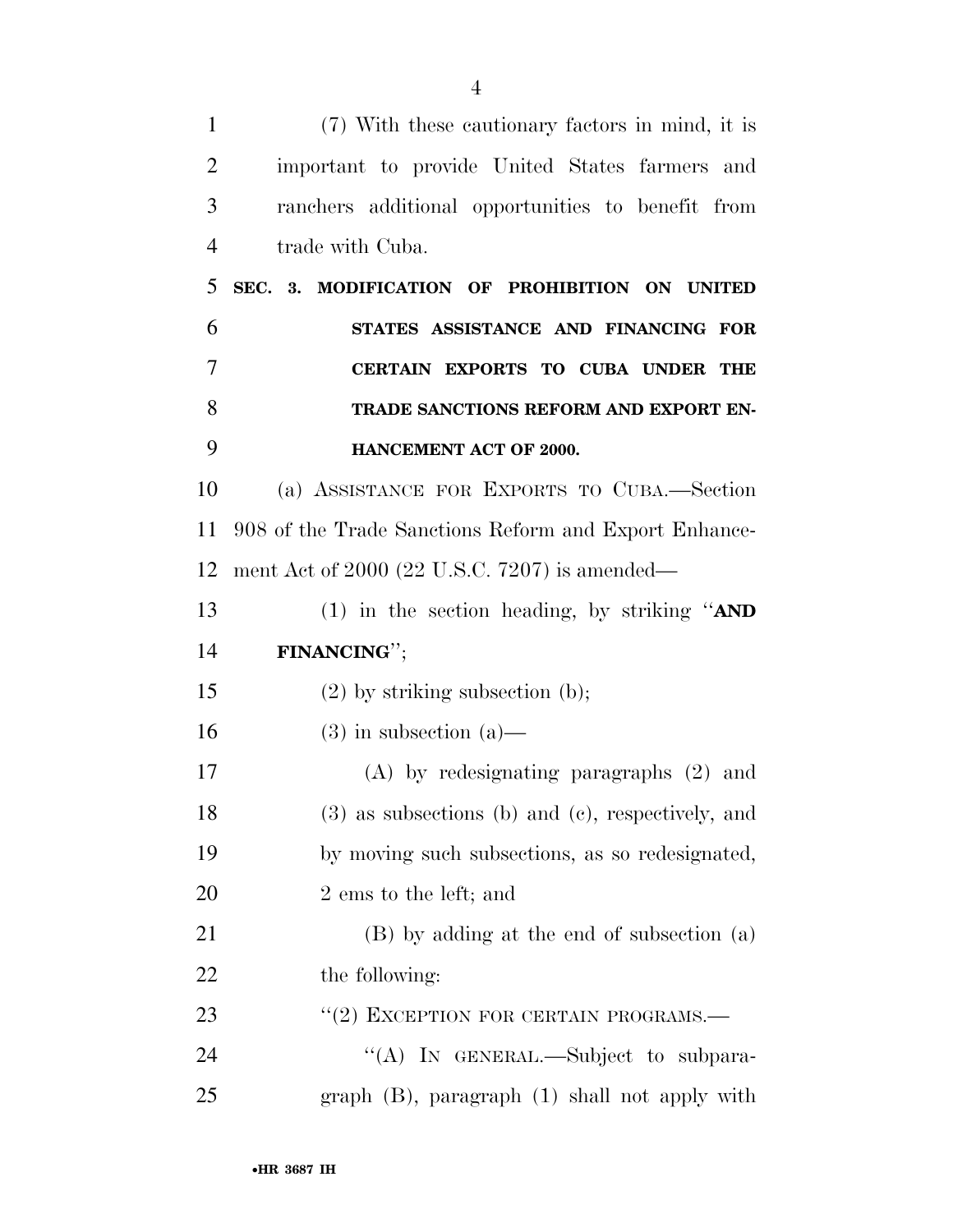| $\mathbf{1}$   | respect to exports to Cuba under section 202 of        |
|----------------|--------------------------------------------------------|
| $\overline{2}$ | the Agricultural Trade Act of 1978 (7 U.S.C.           |
| $\mathfrak{Z}$ | 5622), section 203 of the Agricultural Trade           |
| $\overline{4}$ | Act of 1978 (7 U.S.C. 5623), or section 702 of         |
| 5              | the Agricultural Trade Act of 1978 (7 U.S.C.           |
| 6              | 5722), including any obligation or expenditure         |
| $\tau$         | of funds by Federal commodity promotion pro-           |
| 8              | grams established in accordance with a com-            |
| 9              | modity promotion law, as defined by section            |
| 10             | $501(a)$ of the Federal Agriculture Improvement        |
| 11             | and Reform Act of 1996 (7 U.S.C. 7401(a)).             |
| 12             | "(B) RESTRICTION ON CERTAIN RECIPI-                    |
| 13             | $\text{ENTS.}$ -The exception under subparagraph $(A)$ |
| 14             | shall not apply if the recipient of the United         |
| 15             | States assistance would be an entity controlled        |
| 16             | by the Government of Cuba, including the Rev-          |
| 17             | olutionary Armed Forces of Cuba, the Ministry          |
| 18             | of the Interior of Cuba, or any subdivision of ei-     |
| 19             | ther governmental entity.";                            |
| 20             | $(4)$ in subsection (b), as so redesignated, by        |
| 21             | striking "paragraph (1)" and inserting "subsection     |
| 22             | $(a)$ "; and                                           |
| 23             | $(5)$ in subsection (c), as so redesignated, by        |
| 24             | striking "paragraph (1)" and inserting "subsection     |
| 25             | $(a)(1)$ ".                                            |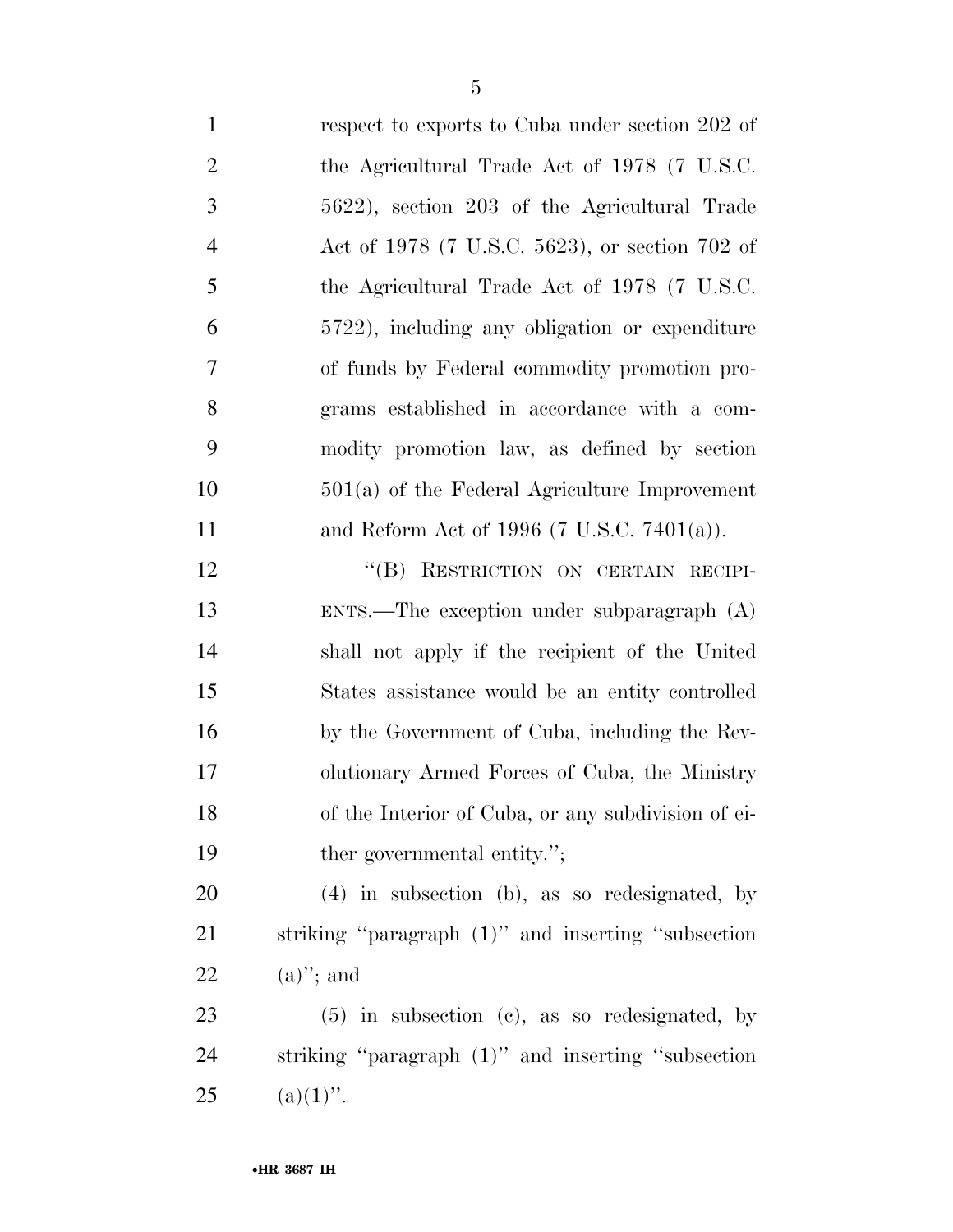(b) FINANCING OF SALES OF AGRICULTURAL COM-MODITIES TO CUBA.—

| 3              | (1) IN GENERAL.—Notwithstanding any other                |
|----------------|----------------------------------------------------------|
| $\overline{4}$ | provision of law (other than section 908 of the          |
| 5              | Trade Sanctions Reform and Export Enhancement            |
| 6              | Act of $2000$ (22 U.S.C. 7207), as amended by sub-       |
| 7              | section (a)), a person subject to the jurisdiction of    |
| 8              | the United States may provide payment or financing       |
| 9              | terms for sales of agricultural commodities to Cuba      |
| 10             | or an individual or entity in Cuba.                      |
| 11             | (2) DEFINITIONS.—In this section:                        |
| 12             | AGRICULTURAL COMMODITY.-The<br>(A)                       |
| 13             | term "agricultural commodity" has the meaning            |
| 14             | given the term in section 102 of the Agricul-            |
| 15             | tural Trade Act of 1978 (7 U.S.C. 5602).                 |
| 16             | (B) FINANCING.—The term "financing"                      |
| 17             | includes any loan or extension of credit.                |
| 18             | (c) EFFECTIVE DATE.—The amendments made by               |
| 19             | this section take effect on the date of the enactment of |
| 20             | this Act and apply with respect to exports to Cuba on or |
| 21             | after such date of enactment.                            |

•**HR 3687 IH**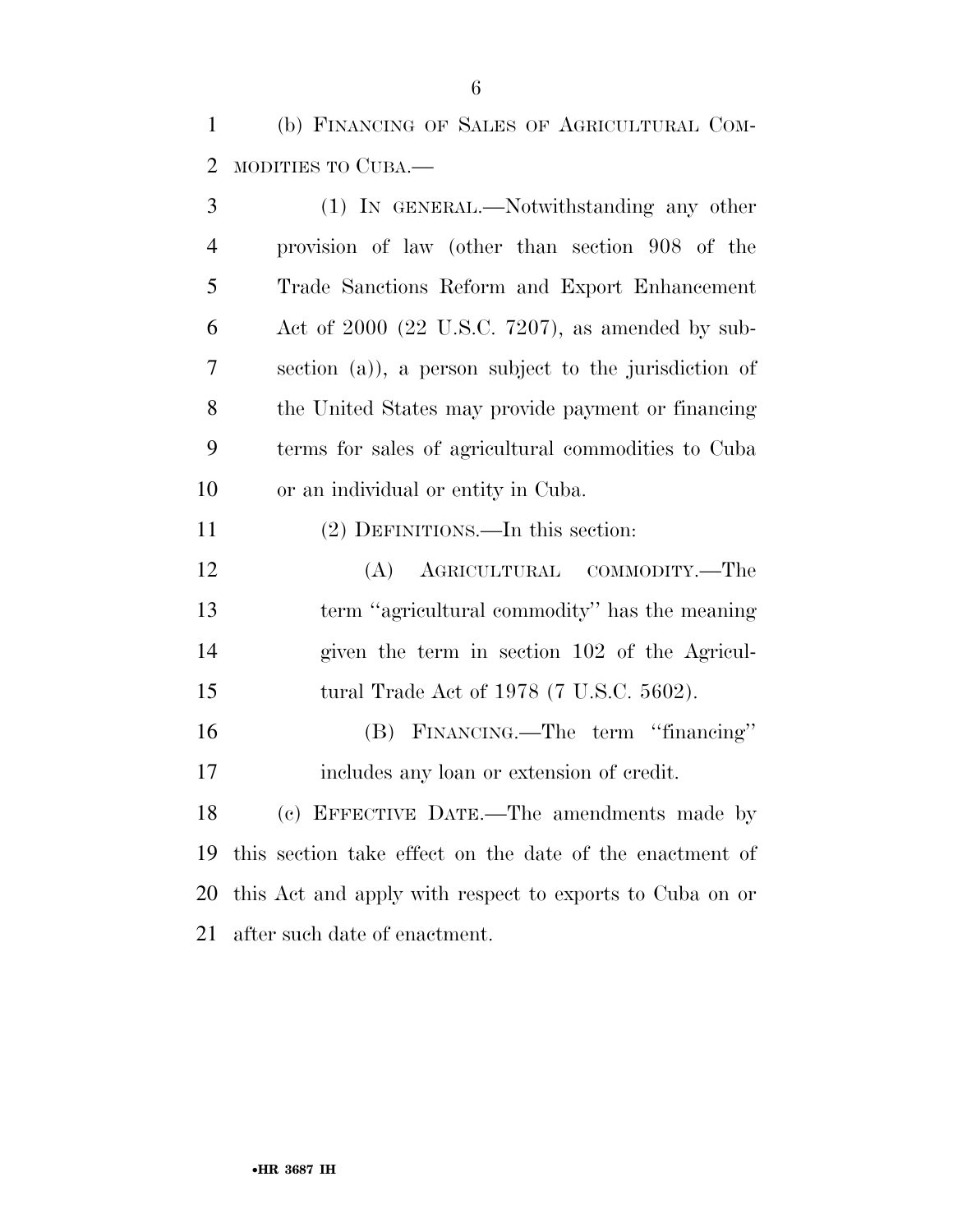## **SEC. 4. AUTHORITY OF PERSONS SUBJECT TO THE JURIS- DICTION OF THE UNITED STATES TO INVEST WITH RESPECT TO CERTAIN AGRICULTURAL BUSINESS IN CUBA.**

 (a) IN GENERAL.—Notwithstanding any other provi- sion of law, a person subject to the jurisdiction of the United States may make an investment with respect to the development of an agricultural business in Cuba if the Secretary of State and Secretary of Agriculture jointly de-termine that—

 (1) the agricultural business is not controlled by the Government of Cuba, including the Revolu- tionary Armed Forces of Cuba, the Ministry of the Interior of Cuba, or any subdivision of either govern-mental entity; and

 (2) the agricultural business does not traffic in property of persons subject to the jurisdiction of the United States which was confiscated by the Cuban Government on or after January 1, 1959.

(b) DEFINITIONS.—In this section:

 (1) AGRICULTURAL BUSINESS.—The term ''ag- ricultural business'' means any entity involved in the production, manufacture, or distribution of agricul- tural products (as such term is defined in section 207 of the Agricultural Marketing Act of 1946 (7 U.S.C. 1626)).